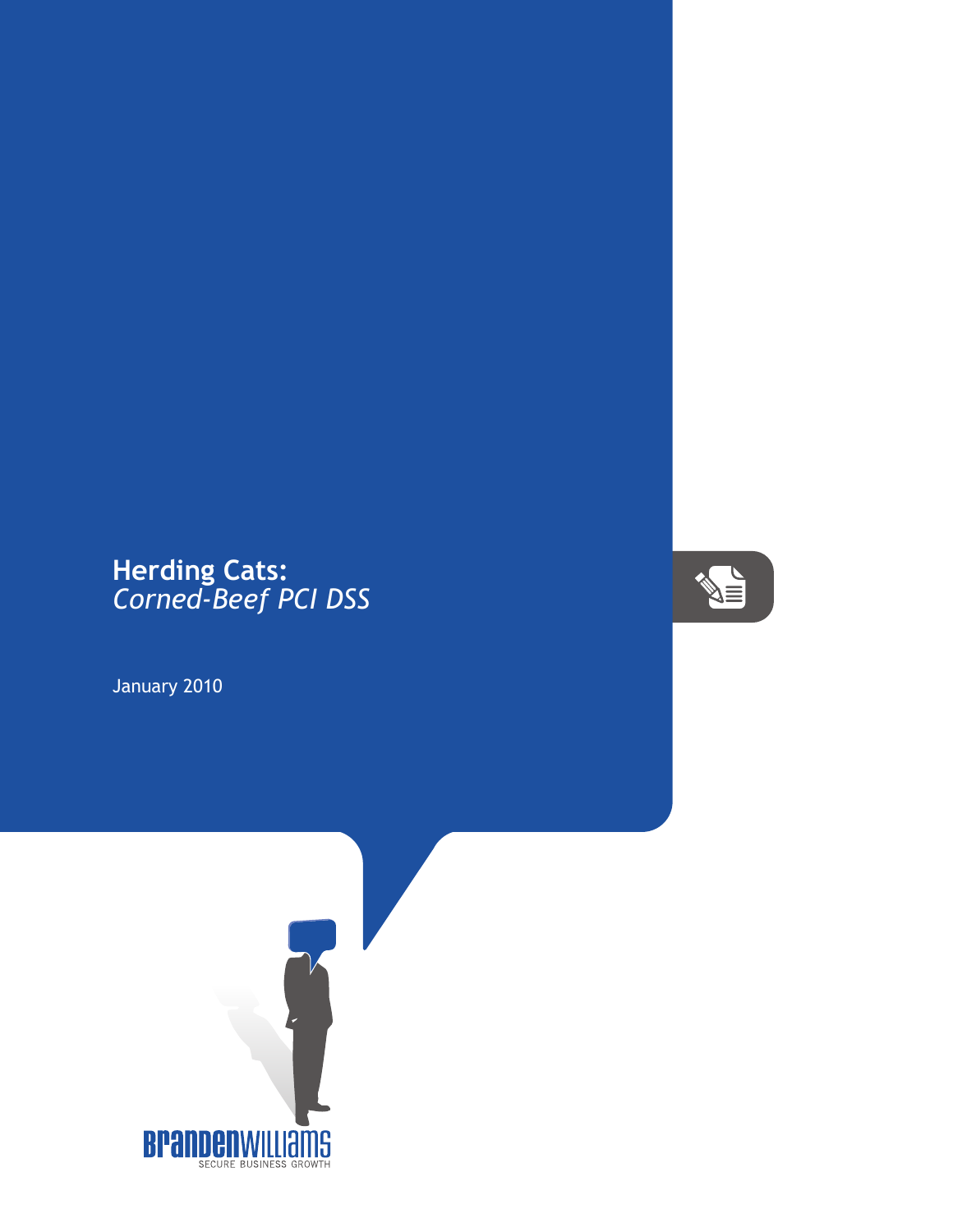Do we have to ask how relevant PCI DSS is to today's information security professional? Definitely relevant enough to have an entire issue dedicated to it! There are societies based on payment security, PCI DSS groups for assessors, victims—I MEAN merchants and service providers—financial institutions, and industry or verticals. You can't look too far without running into some internal project tied to a PCI DSS initiative.

As many have pointed out, PCI DSS is NOT perfect. At its core, it is based on existing standards (such as ISO 27002) with some unique twists designed to combat perceived threats to the security of the payment system. Companies that equate PCI DSS to an information security program will leave gaping holes in their overall security posture, and miss out on excellent opportunities to build upon the baseline that PCI DSS may provide to an organization that implements it.

Data protection is the key to information security, and PCI DSS is no different. I've written in the past (in this publication even) about the healing power of secure hashes, in both as more of a catch-all solution as well as a strategic point solution. My first pieces on hashing discussed using them to comply with PCI DSS, but ignored some of the security implications that you must consider. My later ones concentrated on the RIGHT approach and strategy for doing it.

Luther Martin at Voltage discusses one of the two main issues with hashing in a blog post entitled "How to be PCI compliant yet weak<sup>1</sup>;" the ability to create rainbow tables whereby you can easily take a known hash value and look up the input value used to create it. Granted, one of the issues for cardholder data is the limited key space<sup>2</sup> in which card numbers are valid. Remember, all valid PANs start with published six digit BINs<sup>3</sup> and must pass a Luhn check.

Hashing can be much more effective in protecting cardholder data when a "salt" is used. Salts are akin to a password or encryption key for hashing, but implemented in a different manner. Let's say that you have a card number, 4111111111111111, and you want to create a hash of this value. A straight MD5 hash would yield the value "fe745cd9e5facbc7951a700008a69bc1". Now, add the phrase "StayClassySanDiego" to the beginning of that value and you get a completely different output of "1997aba33a8b1f0336df73be6c8d7e61"4 . Notice how the hashed values are completely different and totally unrelated.

It's still possible to build rainbow tables if you know the salt, but without that knowledge you will not be able to (in a feasible time frame) build your rainbow table, thus making the hash stronger.

The main difference between hashing and encryption is the ability to mathematically go from ciphertext to plaintext with the appropriate key. Encryption enables you to do this while hashing does not. So if you are hashing and then destroying your initial input (i.e., in this case, the PAN), you have no way to change your hashing method if some part of it is disclosed, like the salt. For comparison sake only, consider the salt for a hash and the key for encryption to be equals, then realize that because you are destroying your plaintext, you can NEVER change your keys when you hash!

## **FOOTNOTES**

- *1 Read it here: http://j.mp/8SLhKF*
- *2 http://en.wikipedia.org/wiki/Key\_space*
- *3 Here is a good guide: http://j.mp/69Rzj8*
- *4 Some argue that putting the salt at the end will put stronger security around the hashed value.*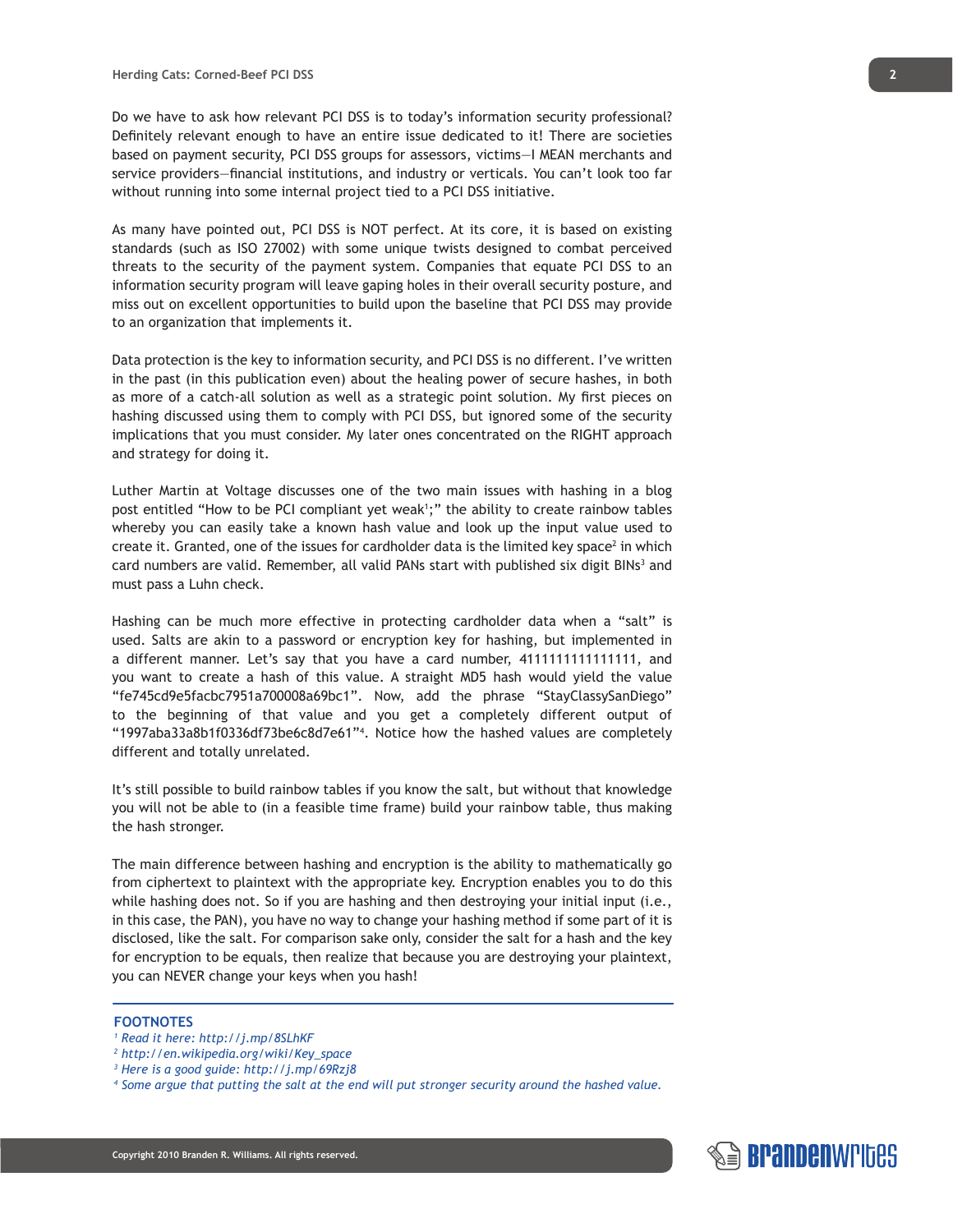Hashing is not dead, but it needs to be used in the appropriate manner. Knowing that a PAN is valid is certainly one big step to earning the ability to use the payment instrument in the system, but you still need more information. Most online retailers require at least an address verification check before approving the purchase. Therefore, a hashed value by itself with some basic transactional data—such as the amount purchased—is much less valuable than a hashed value in the same table as the cardholder's personal information.

If you choose to use hashing as part of your data protection strategy, just remember its constraints and think carefully about where to deploy it. Remember that compliance does not equal security! Be sure that anything you implement measures up appropriately to both facets of this often misunderstood dichotomy.